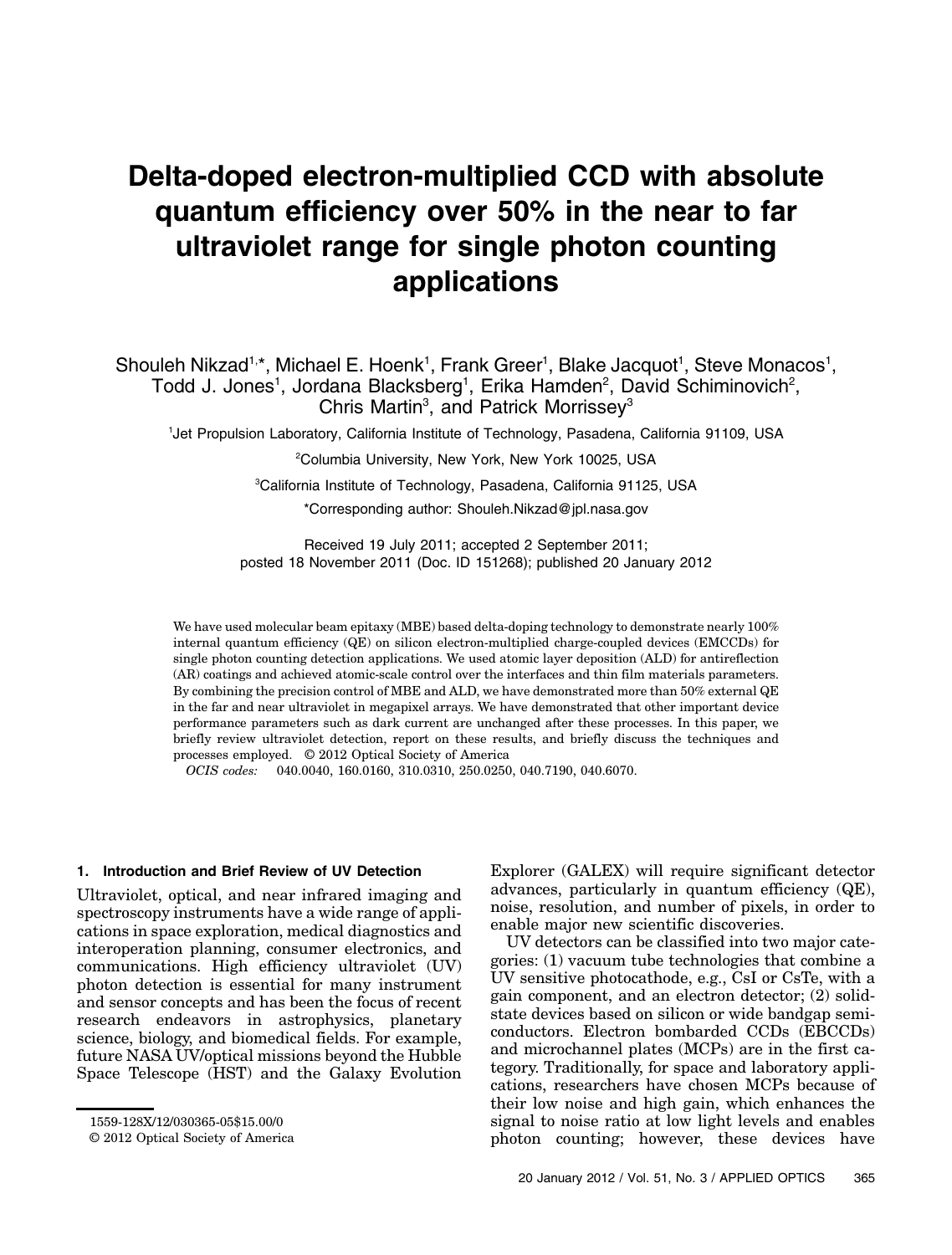relatively low UV QE (∼10%) and require high voltage power supplies for their operation. Solid-state detectors, on the other hand, offer significant advantages in size, mass, power, reliability, and manufacturability compared to the vacuum tube based technology of MCPs. To surpass the performance of MCPs and enable major new scientific impacts, a solid-state UV detector with stable, high QE, low noise and moderate gain is required. Furthermore, solidstate detector arrays with these capabilities would fulfill the need for instrument compactness and reduction of instrument complexity, both of which are at a premium, especially in instruments designed and built for space and biomedical applications.

Wide bandgap materials, such as gallium nitride (GaN), are intrinsically insensitive to visible photons, and these materials are being used for UV detector arrays as well as UV photocathodes. For UV detector arrays, a multilayer structure of GaN or its alloys is grown by a technique such as metal organic chemical vapor deposition (MOCVD) or molecular beam epitaxy (MBE) on a sapphire substrate. An array of p-i-n diodes is then fabricated from this material and hybridized to a complementary metal oxide semiconductor (CMOS) readout array. There have also been reports of wide bandgap photodiode arrays with gain  $[1-3]$  $[1-3]$  $[1-3]$ . These detectors still suffer from higher defect density, higher noise, and poor uniformity in comparison with silicon detectors. On the other hand, an immense investment has been made in order to produce silicon detectors with very low noise, low dark current, and very large imager formats. Significantly, silicon sensors have now become viable for photon counting applications using new architectures to achieve gain, such as electronmultiplied charge-coupled devices (EMCCDs) [\[4](#page-4-2)–[6\]](#page-4-3) with lateral gain and low noise CMOS sensors with in-pixel avalanche photodiodes [[7](#page-4-4)[,8\]](#page-4-5).

Using silicon arrays for UV detection historically has posed a challenge. Because of the shallow absorption length of UV photons into the material, siliconimaging arrays are not suitable in a conventional front-illuminated configuration for UV detection. Instead silicon arrays must be operated in a thinned, back-illuminated configuration, in which photons are incident on the bare silicon surface opposite from the circuitry. While back illumination avoids absorption and scattering in the gate and pixel structures on the front surface, back-illuminated silicon arrays require effective methods of surface passivation to achieve high, stable QE, especially in the UV. Without effective surface passivation, traps at the  $Si-SiO<sub>2</sub>$  interface can dynamically interact with photo-generated charge, resulting in poor QE, unstable response (QE hysteresis), and high dark current. Various surface passivation methods have been developed for back-illuminated detectors in order to improve the UV response, reduce surface-generated dark current, and stabilize the overall QE. Ion implantation techniques and chemisorption techniques applied to thinned backside-illuminated charge-coupled de-

366 APPLIED OPTICS / Vol. 51, No. 3 / 20 January 2012

vices (CCDs) have achieved high quantum efficiencies in the near UV region of the spectrum (above 250 nm). Extending these techniques to detect shorter wavelength photons, these detectors encounter instability and low QE.

NASA's Jet Propulsion Laboratory (JPL), California Institute of Technology, has developed a surface passivation technology based on molecular beam epitaxial growth of a silicon delta layer on backilluminated silicon detector arrays. Delta-doping technology uniquely achieves atomic-scale control over the surface bandstructure of a silicon-imaging array, resulting in nearly internal QE from the extreme ultraviolet (EUV) through near infrared regions of the spectrum. Additionally, these devices have demonstrated very low surface-generated dark current and exhibited no QE hysteresis [[9](#page-4-6)–[11\]](#page-4-7).

In this paper, we report the demonstration of a high and stable far UV QE in a solid-state detector array that possesses gain and low noise. This has been achieved by combining three independent technologies. EMCCDs provide the necessary gain and low noise, while delta doping provides near 100% internal QE, surface passivation, and high near surface electric fields, and atomic layer deposition (ALD) provides high quality antireflection (AR) coatings.

EMCCDs have been invented at e2v in their low light level L3Vision CCD design [\[5\]](#page-4-8). This approach leverages all the advantages of the mature CCD technology while enabling single photon detection by appending a gain register to the end of the serial register prior to the readout amplifier. Electron multiplication in the gain register is achieved by increasing the gate voltages in the second serial clock phase, which causes a small avalanche multiplication at each stage in the register. Using this method, cumulative electron-multiplication gains of more than 1000 can be achieved.

The combination of MBE for delta doping and ALD AR coatings provides atomic-scale control over interface properties. Delta doping passivates the silicon surface to achieve high and stable charge collection efficiency (i.e., internal QE). Because the delta-doped surface is only silicon and its native oxide, further enhancement of QE using AR coatings is possible without significant constraints based on the starting surface. The challenges of developing AR coatings for this part of the spectrum  $(i.e.,$  the 100–300 nm region) include silicon's rapidly changing index of refraction, material limitations for having both low absorption and high index, constraints on deposition methods that offer high quality ultrathin layers without affecting the delta-doped layer or the device front-side collection and readout circuitry [[12,](#page-4-9)[13\]](#page-4-10). We have demonstrated that the combination of deltadoping technology and ALD achieves the balance necessary to overcome these challenges.

## 2. Experimental

Commercial EMCCDs, i.e., e2v's CCD97s with L3CCDs design,  $1024 \times 512$  pixel format,  $16 \mu m2$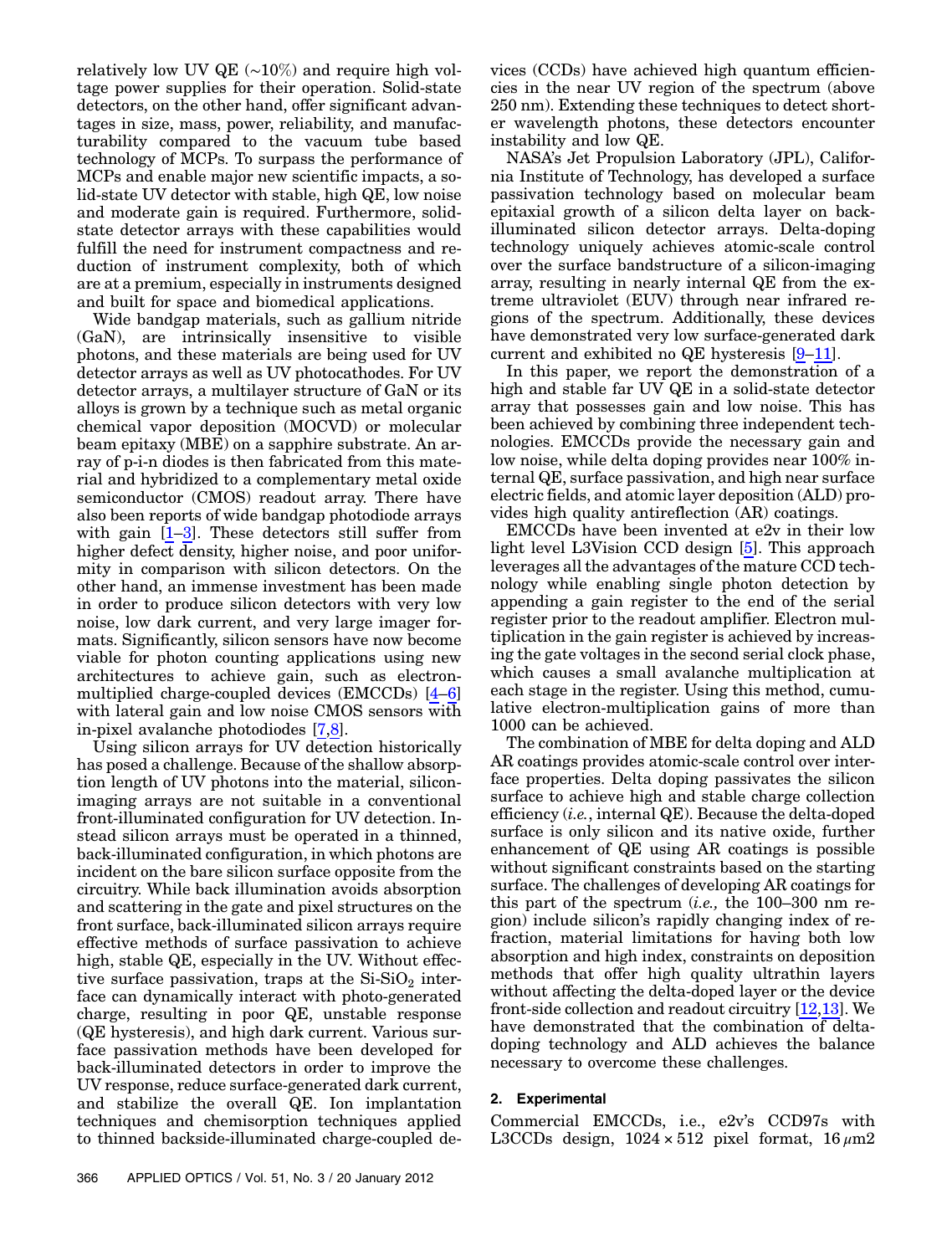pixel size, and  $20 \mu m$  epilayer, were used in this effort. For our purpose, we thinned to 8  $\mu$ m by removing the  $p+$  substrate and approximately 12  $\mu$ m of the epilayer using a multistep process starting with the chemical mechanical polishing (CMP) process followed by chemical thinning to achieve a smooth and highly specular silicon surface. Following the thinning, a series of solvent cleaning steps was used to eliminate residual organic material used in processing steps, such as photoresist and waxes. The devices were then delta doped following processes described in detail elsewhere [\[9,](#page-4-6)[14\]](#page-4-11). Briefly, using MBE, a 2.5 nm layer of single crystal silicon with a high density of boron dopant nominally in a single atomic sheet was grown on the back surface of the device. After delta doping, the devices were used for a variety of AR coating processing experiments. To establish the success of combining the deltadoping process with EMCCDs, the first devices were mounted in packages and wire bonded after delta doping without any further processing. Devices were characterized in a fully calibrated vacuum UV system equipped with a vacuum monochrometer, two sources of deuterium and tungsten allowing characterization from 120–700 nm, a differentially pumped device chamber, and National Institute of Standards and Technology (NIST)-calibrated photodiodes for flux measurements. Details of this characterization system are described elsewhere [[15](#page-4-12)[,16\]](#page-4-13).

ALD was used for the deposition of ultrathin layers of hafnium oxide and aluminum oxide. The layers were modeled using TFCalc, and they were deposited on the back surface of thinned delta-doped CCDs. The magnesium fluoride AR coating was deposited using thermal evaporation. Work is now underway to deposit the fluoride film by ALD as well.

#### 3. Results and Discussion

We first present the result of a bare delta-doped EMCCD in Fig.  $1$ . The uncoated results provide an experimental control for AR coatings by establishing

<span id="page-2-0"></span>

Fig. 1. QE of a 512 × 1024 delta-doped EMCCD. The CCD is an e2v L3CCD that was thinned and delta doped at JPL. The solid line is the theoretical reflection limit of the silicon surface. Data is corrected for the multiple electron-hole pair production using two different approximations. Either correction gives a reasonable agreement with transmittance (1-reflection) of silicon. [\[12\]](#page-4-9) A conservative estimate in the uncertainty of the measurements is 10%.

reflection-limited response. Also the bare delta-doped surface response validates the surface passivation. A back-illuminated device should respond at the reflection limit of silicon if there are no other losses for the photo-carriers. If the backside potential well is not eliminated  $(i.e.,$  if the surface states are not fully passivated), quantum efficiency hysteresis (QEH) will occur. QEH is highly undesirable, especially in space imaging and spectroscopy applications. For example, the HST Wide Field Camera requires a periodic, intense flood illumination to remove this QEH. This has been discussed in detail elsewhere [\[17](#page-4-14)[,18](#page-4-15)]. Figure [1](#page-2-0) shows the QE of a delta-doped EMCCD or delta-doped L3CCD. For comparison, silicon transmittance, or  $1-R$  where R is reflectivity of a bare silicon surface, has also been plotted (see [\[12\]](#page-4-9) and references therein). It is important to note that in reporting our data, we account and correct for the multiple electron-hole pair, i.e., quantum yield (QY) produced by higher energy UV photons and present true QE or the detected photons as a percentage of incident photons. At higher wavelengths or lower photon energies, the QY is approximately unity, and at wavelengths shorter than  $360 \text{ nm}^{19}$ , this number is qualitatively proportional to the incident photon energies. This proportionality has been modeled and measured for higher photon energies including x-rays and has been reported for silicon by different groups as a constant number or as a function of incident photon energy [\[15](#page-4-12)[,19](#page-4-16)–[21\]](#page-4-17). A detailed discussion can be found elsewhere  $[16,20,22]$  $[16,20,22]$  $[16,20,22]$  $[16,20,22]$ . Accounting for QY and normalizing to that number is important, because failure to do so results in erroneously high QE. In Fig. [1,](#page-2-0) we directly demonstrate this phenomenon by presenting our data in three ways: (1) the ratio of measured electrons to the number of incident photons (analyzed signal not normalized to QY); (2) and (3) the ratio of detected photons to the number

<span id="page-2-1"></span>

Fig. 2. Far UV and UV response of a delta-doped electron-multiplied L3CCD. The response of the coated region shows significant enhancement in efficiency over the uncoated region in the region targeted by the aluminum oxide AR coating. The uncoated region QE is in good agreement with the silicon transmittance data within the uncertainties of measurements. [[12](#page-4-9),[16](#page-4-13)] The QY method used to determine the true QE, (i.e., fraction of photons detected) was direct measurement at each wavelength in our laboratory using the photon transfer technique [\[15](#page-4-12)[,21\]](#page-4-17).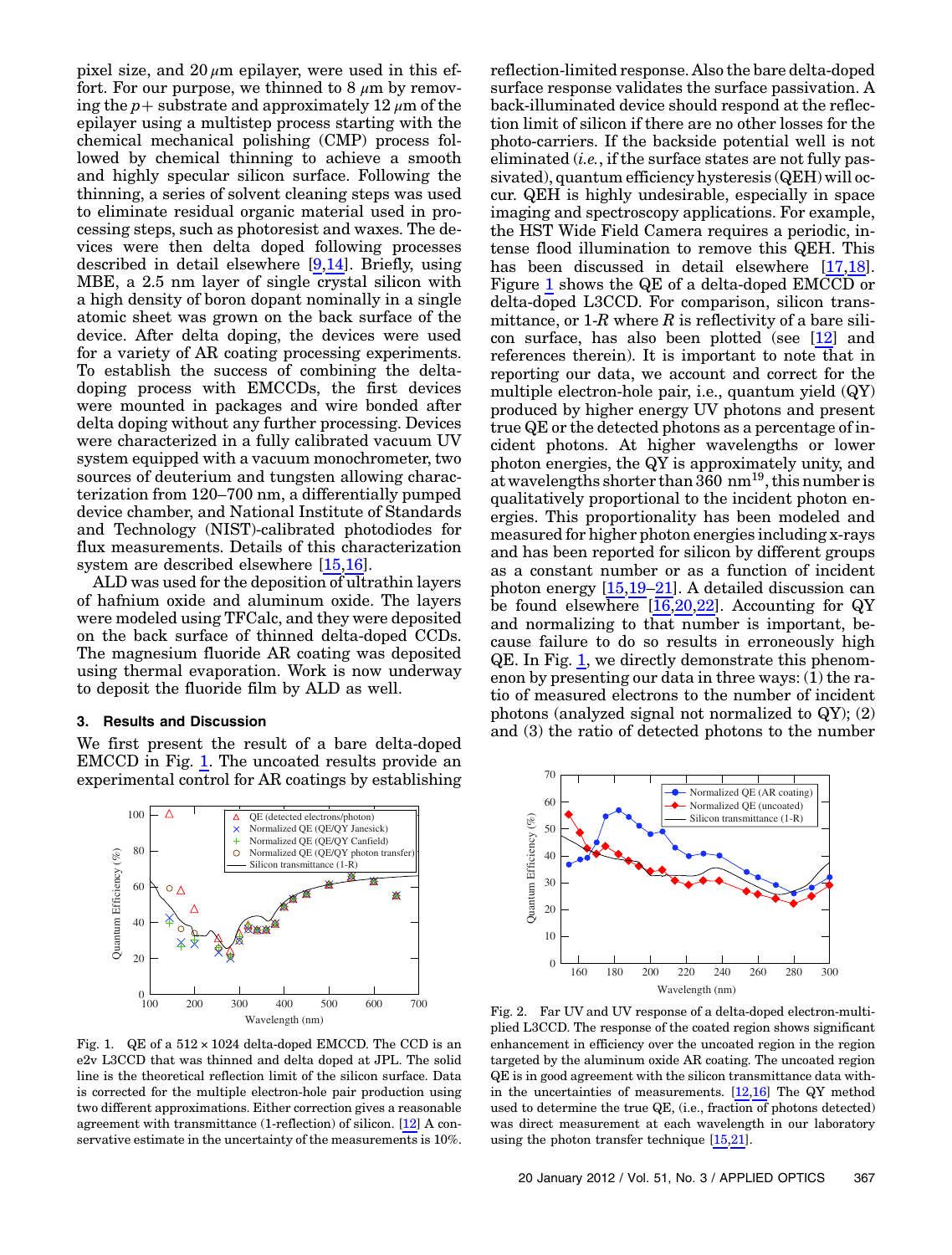<span id="page-3-0"></span>

Fig. 3. Response of the AR-coated, delta-doped arrays in the entire 100–300 nm region. Each region was coated by one simple coating. Further enhancements can be achieved by adding additional complexity in the coatings. In the third band, the response of AR-coated, delta-doped EMCCD  $(16~\mathrm{nm}~\mathrm{Al}_2\mathrm{O}_3)$  is plotted on the same plot as the conventional CCDs.

of incident photons using two different QY sets of values to correct and normalize for multiple electrons per photon in the measured signal. As shown in Fig. [1](#page-2-0), with either correction and within the uncertainties of the measurement, the device responds at reflection limit or nearly 100% internal QE. Also shown in Fig. [1](#page-2-0), the ratio not normalized for QY will result in an erroneously high QE.

The response of another delta-doped EMCCD array was measured after the device was partially AR coated by shadow masking using a silicon piece to cover a portion of the device. An  $\text{Al}_2\text{O}_3$  layer was modeled to cover the 170–200 nm region and allow enhancement of the response so that the final measured QE is  $>50\%$  over a significant wavelength range. Figure [2](#page-2-1) shows the QE response of the bare

<span id="page-3-1"></span>

Fig. 4. Dark current measurements for a partially AR-coated, delta-doped electron-multiplied L3CCD. The coated and uncoated data are derived from measurements of different regions of the same device, with the uncoated region defined by a contact shadow mask during the AR coating deposition process. Both sets of data follow the dark current model developed by e2V as a function of temperature for their devices [\[25\]](#page-4-22).

delta-doped region and the AR-coated region of the same device. As shown in Fig. [2,](#page-2-1) significant enhancement is achieved due to the single  $Al_2O_3$  layer film.

Other AR coatings were designed to cover the rest of the 100–300 nm region of the spectrum and to conserve resources; these were all demonstrated on thinned and delta-doped conventional n-channel CCDs with Cassini mission heritage, which are readily available to our group at JPL. In Fig. [3](#page-3-0), the detectors' responses are plotted as a function of incident photon wavelength showing that  $QE > 50\%$  is achieved in the UV. The response of an AR-coated and delta-doped EMCCD is also plotted and within the uncertainties is in agreement with the other device measurement. For comparison, the response of the MCP detector flown on the GALEX mission is also plotted [[23,](#page-4-20)[24\]](#page-4-21).

In addition to  $\overline{QE}$  measurements, we characterized the device for dark current, another measure of a well passivated back-illuminated silicon array, by combining three technologies. Figure [4](#page-3-1) shows the results of dark current measurement as a function of temperature for both regions of a single device that was partially AR coated in one region. Also, plotted on Fig. [4](#page-3-1) is the e2v model of device dark current as a function of temperature presented as a dashed line [\[25](#page-4-22)]. It is shown in Fig. [4](#page-3-1) that the device behaves according to the model and both the AR-coated and bare regions delta-doped array follow the expected behavior as a function temperature.

#### 4. Conclusions

In conclusion, we have demonstrated high QE in the far UV in solid-state arrays that possess gain and low noise. Features of this deep UV detector technology address the key requirements for UV photon counting detection with solid-state detector arrays. We have achieved nearly 100% internal QE or reflectionlimited response using MBE delta doping of EMCCDs. Furthermore, we have demonstrated 50% measured external QE for the 100–300 nm spectral range, by designing and depositing AR coatings using ALD and thermal evaporation. Single photon counting is achieved by the electron-multiplied design, and efficient detection of UV photons is achieved using an ultrathin p-type delta-doped layer to passivate and accumulate the back surface. The significance of these results is enabling solid-state detectors for achieving high QE in far UV in a platform of a low noise device that possesses gain and therefore enables single photon counting. Additionally, unlike photo-emissive devices such as MCPs or EBCCDs, the combination of these techniques provides a powerful detector in the UV and far UV without use of high voltage.

The work presented in this paper was performed by the Jet Propulsion Laboratory (JPL), California Institute of Technology, under a contract with NASA. We gratefully acknowledge the generous collaborative effort by e2v Inc. and helpful discussions with Peter Pool, Paul Jorden, and Paul Jerram of e2v.